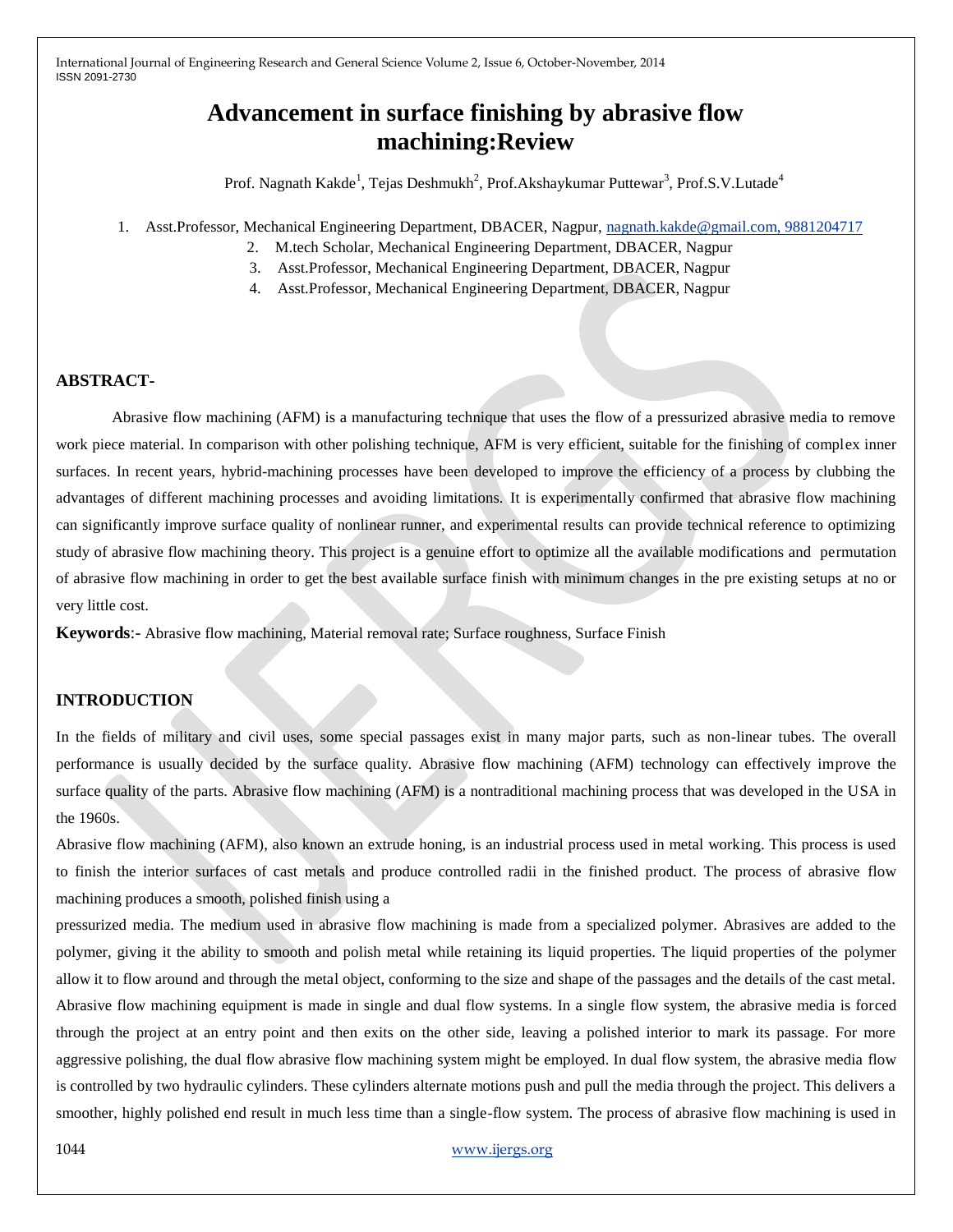the finishing of parts that require smooth interior finishes and controlled radii. Examples of these parts include automotive engine blocks and other precision finished parts. This process is also used in the metal fabrication and casting industry to deburr the dies and remove recast layers from molds used during production. Abrasive flow machining makes it possible to polish and smooth areas that otherwise would be unreachable, because of the ability of the media to flow through the part.



Fig. 1. Schematic diagram of abrasive flow finishing set-up

The AFM process has a limitation too, with regard to achieving required surface finish. With the aim to overcome the difficulty of longer cycle time, the project is trying to find a hybrid process, which permits AFM to be carried out. Harder materials require no. of cycles due to its low material removal rate [1].

Hybrid version of the abrasive flow machining may include use of magneto assistance during the finishing process, use of centrifugal force for abrasive particle or simply changing the abrasive putty which is grease, polymers or natural based. Thus in this project we are trying to prove the best available technique or even try to combine two or more technique for the raising the bar for the surface finish in the growing field of industrial up gradation.

## **Major areas of experimental research in abrasive flow finishing**

1045 www.ijergs.org "**Ramandeep Singh**" et al.[1] Abrasive flow machining (AFM) is a relatively new non-traditional micro-machining process developed as a method to debur, radius, polish and remove recast layer of components in a wide range of applications. Material is removed from the work-piece by flowing a semi-solid viscoelastic plastic abrasive laden medium through or past the work surface to be finished. Components made up of complex passages having surface/areas inaccessible to traditional methods can be finished to high quality and precision by this process. The present work is an attempt to experimentally investigate the effect of different vent/passage considerations for outflow of abrasive laden viscoelasic medium on the performance measures in abrasive flow machining. Cylindrical work-piece surfaces of varying cross-sections & lengths having different vent/passage considerations for outflow of abrasive laden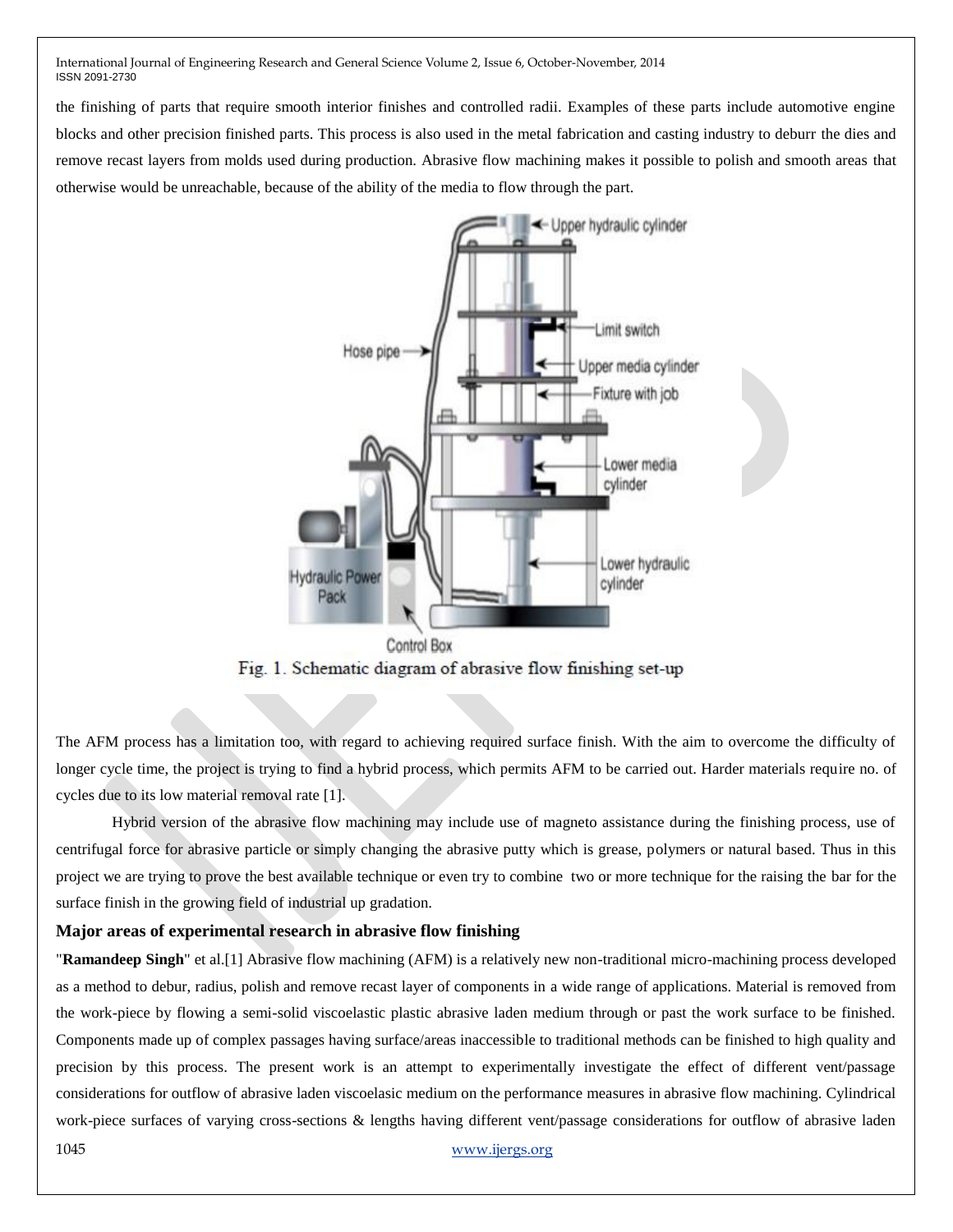viscoelastic medium have been micro-machined by AFM technique and the process output responses have been measured. Material removal, MR and surface roughness, Ra value are taken as performance measures indicating the output responses. Experiments are performed with significant process parameters, such as concentration of abrasive particles, abrasive mesh size, number of cycles and media flow speed kept as constant on brass as work material. The results suggest that the work-piece surfaces having single vent/passage for media outflow have higher material removal and more improvement in surface roughness in comparison with workpiece surfaces having multiple vents/passages and the performance measures decrease with increase in the number of vents for media outflow.

**"R.S. Walia"** et al. [2] Limited efforts have been done towards enhancing the productivity of Abrasive Flow Machining (AFM) process with regard to better quality of work piece surface. In recent years, hybrid-machining processes have been developed to improve the efficiency of a process by clubbing the advantages of different machining processes and avoiding limitations. In the present study, the abrasive flow machining was hybridized with the magnetic force for productivity enhancement in terms of material removal (MR). The magnetic force is generate around the full length of the cylindrical work piece by applying DC current to the solenoid, which provides the magnetic force to the abrasive particles normal to the axis of work piece. The various parameters affecting the process are described here and the effect of the key parameters on the performance of process has been studied.

"**Junye Li"** et al. [3] Due to the high thickness of abrasives and fine particle size, the abrasives will show excellent viscosity. The mixture of interaction of processing conditions, such as extrusion of high pressure, causes the removal effect of abrasive to nonlinear material even more apparent on the surface of tube channels, so as to obtain better surface roughness. Due to the abrasive's continuous removal effect on nonlinear tube channel surfaces, after the abrasive flow machining, the surface profile becomes more smooth and fine than the ups and downs before processing.

" **Jose Cherian**" [4] The average percent reduction in surface roughness can be increased by keeping the extrusion pressure, grain mesh number and Abrasive concentration at high levels, while the average force ratio can be increases by keeping extrusion pressure and abrasive concentration at high level and grain mesh number at low level. Also when the force ratio is maximum the percentage reduction in surface roughness is also maximum. The correlation coefficient between average percent reduction in surface roughness and average force ratio is higher as compared to correlations of average percentage reduction in surface roughness with average axial and radial forces.

"**P.D. Kamble**" [5] A magnetic field has been applied around a component being processed by abrasive flow machining and an enhanced rate of material removal has been achieved. Magnetic field significantly affects both MRR and surface roughness. The slope of the curve indicates that MRR increases with magnetic field more than does surface roughness. Therefore, more improvement in MRR is expected at still higher values of magnetic field. For a given number of cycles, there is a discernible improvement in MRR and surface roughness. Fewer cycles are required for removing the same amount of material from the component, if processed in the magnetic field. Magnetic field and medium flow rate interact with each other .The combination of low flow rates and high magnetic flux density yields more MRR and smaller surface roughness. Medium flow rates do not have a significant effect on MRR and surface roughness in the presence of a magnetic field. MRR and surface roughness both level off after a certain number of cycles.

#### **Objectives**

The recent increase in the use of hard, high strength and temperature resistant materials in engineering necessitated the development of newer machining techniques. Conventional machining or finishing methods are not readily applicable to the materials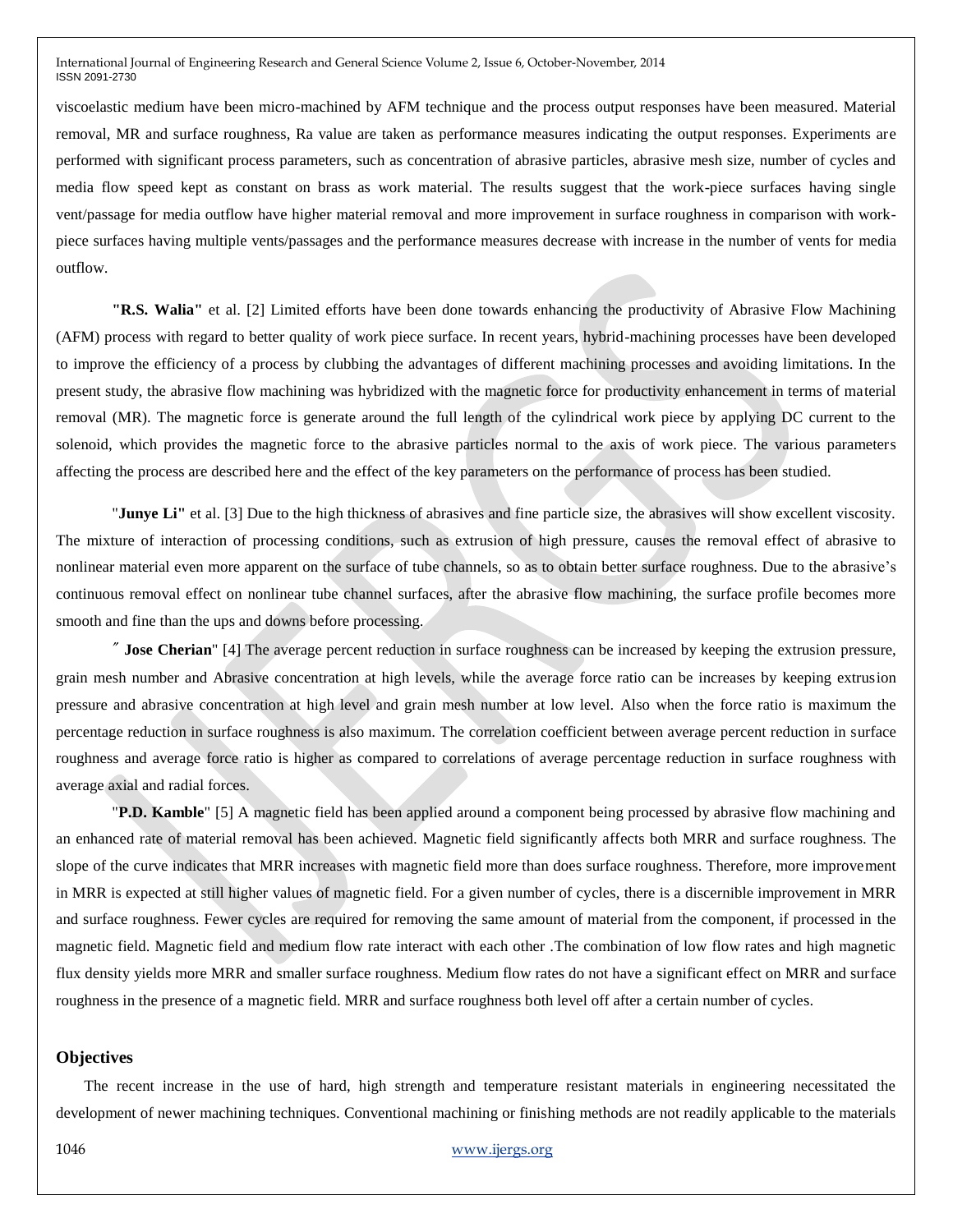like carbides; ceramics .Conventional machining processes when applied to these newer materials are uneconomical, Produce poor degree of surface finish and accuracy, Produce some stress, highly insufficient. Newer machining processes may be classified on the basis of nature of energy employed. Low material removal rate happens to be one serious limitation of almost all processes.

The main objective of this project is to increase the metal removal rate from the abrasive flow machining and decrease the no. of cycle for the MRR required. Just by simple modification of changing the medium, magneto system, and introduction of centrifugal force we can actually increase quality of output at less cost of modification. It also focus on bringing the AFM & surface finishing to a new level to attain an unreached standards, which not only will increase the product quality but also increase the use of standardize spares, ultimately increasing life expectancy of the product without any raise at any kind of expenditure on the spares.

#### **Methodology**

Though the project is not that simple as it seems to be, as it requires a no. of operations, it can be done into steps for its successful implementation. The whole project is basically divided into three parts:

- $\triangleright$  Data collection from different companies for basic operation of the machine.
- Analysis on the data collected
- Optimized the permutations to select the best modification and best abrasive material for surface finish.

The first portion of the project requires some times to collect all necessary parameters. There are certain local companies which are using this type of surface finishing machines for their products. The data related to the parameters of AFM will be collected from such industries. Few parameters are required to be assumed as all the data cannot be obtained from the companies. so by selecting appropriate parameter we can fill in the gaps for the step one to be carried out.

The second step includes training of an appropriate process for surface measurement and comparison of the data collected. Few specimens would be passed though a no. of cycles at different conditions. These specimens would be the observed under the electron microscope for the comparison. Third step is to combined and analyzed this data on any of the analysis software to select the most optimum method.

It will focus to combine different methods for a better and hybrid surface finishing technique. This will also helps us to suggest the best available medium for the AFM. Option of selecting a cheap, easily available and environmental friendly medium is also one of the prime focuses of this project.

### **REFERENCES:**

1. Ramandeep Singh and R.S. Walia - "Hybrid Magnetic Force Assistant Abrasive Flow Machining Process Study for Optimal Material Removal" at International Journal of Applied Engineering Research, ISSN 0973-4562 Vol.7 No.11 (2012).

1047 www.ijergs.org